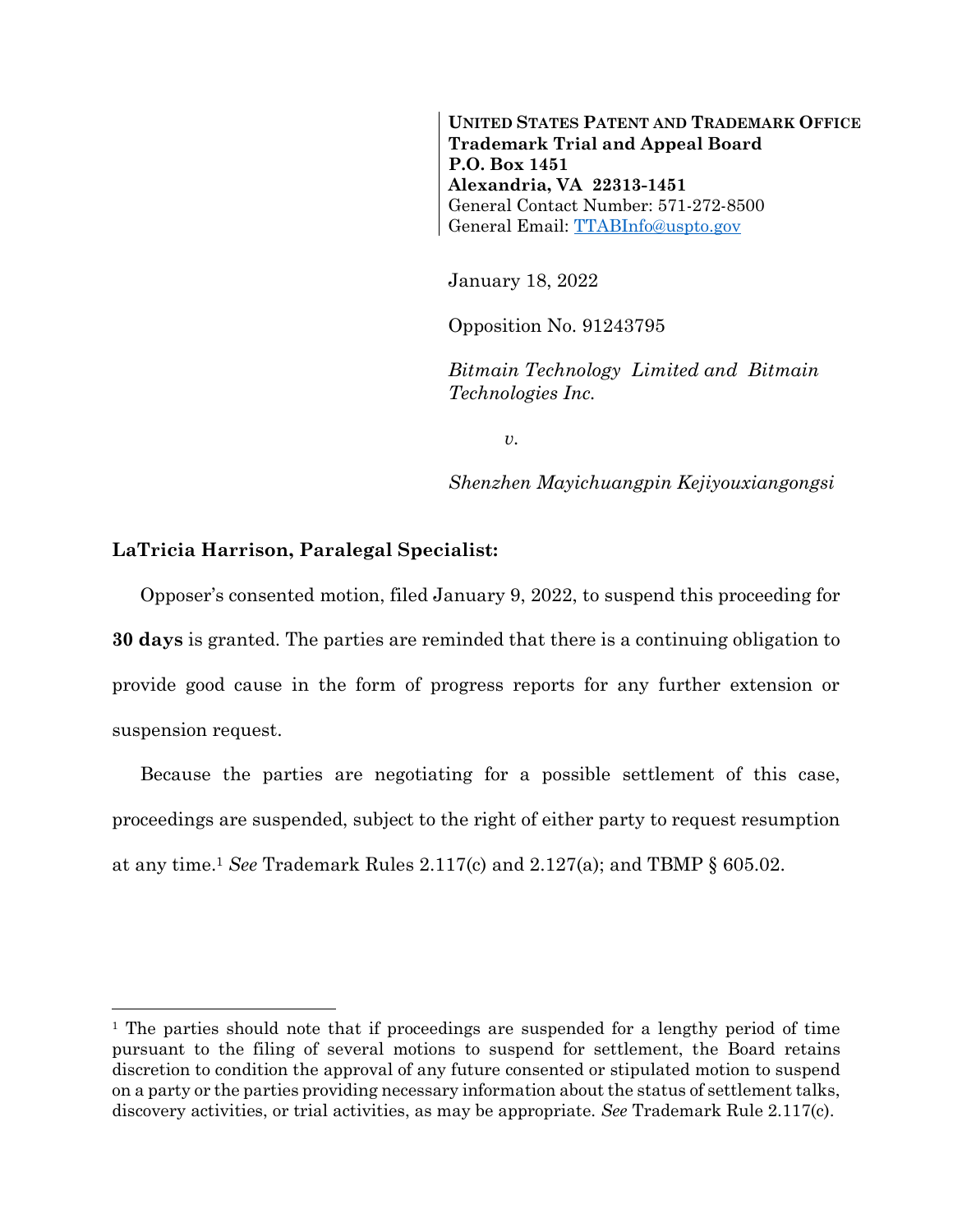If, during the suspension period, either of the parties or their attorneys have a change of address or email address, the Board should be so informed. *See* Trademark Rule 2.18(b)(1).

In the event that there is no word from either party concerning the progress of their negotiations, upon conclusion of the suspension period, **proceedings shall resume without further notice or order from the Board**, upon the schedule set forth below.

| Plaintiff's Pretrial Disclosures Due    | 2/8/2022   |
|-----------------------------------------|------------|
| Plaintiff's 30-day Trial Period Ends    | 3/24/2022  |
| Defendant's Pretrial Disclosures Due    | 4/11/2022  |
| Defendant's 30-day Trial Period Ends    | 5/25/2022  |
| Plaintiff's Rebuttal Disclosures Due    | 6/10/2022  |
| Plaintiff's 15-day Rebuttal Period Ends | 7/10/2022  |
| Plaintiff's Opening Brief Due           | 9/9/2022   |
| Defendant's Brief Due                   | 10/8/2022  |
| Plaintiff's Reply Brief Due             | 10/23/2022 |
| Request for Oral Hearing (optional) Due | 10/30/2022 |

Generally, the Federal Rules of Evidence apply to Board trials. Trial testimony is taken and introduced out of the presence of the Board during the assigned testimony periods. The parties may stipulate to a wide variety of matters, and many requirements relevant to the trial phase of Board proceedings are set forth in Trademark Rules 2.121 through 2.125. These include pretrial disclosures, the manner and timing of taking testimony, matters in evidence, and the procedures for submitting and serving testimony and other evidence, including affidavits, declarations, deposition transcripts and stipulated evidence. Trial briefs shall be submitted in accordance with Trademark Rules 2.128(a) and (b). Oral argument at